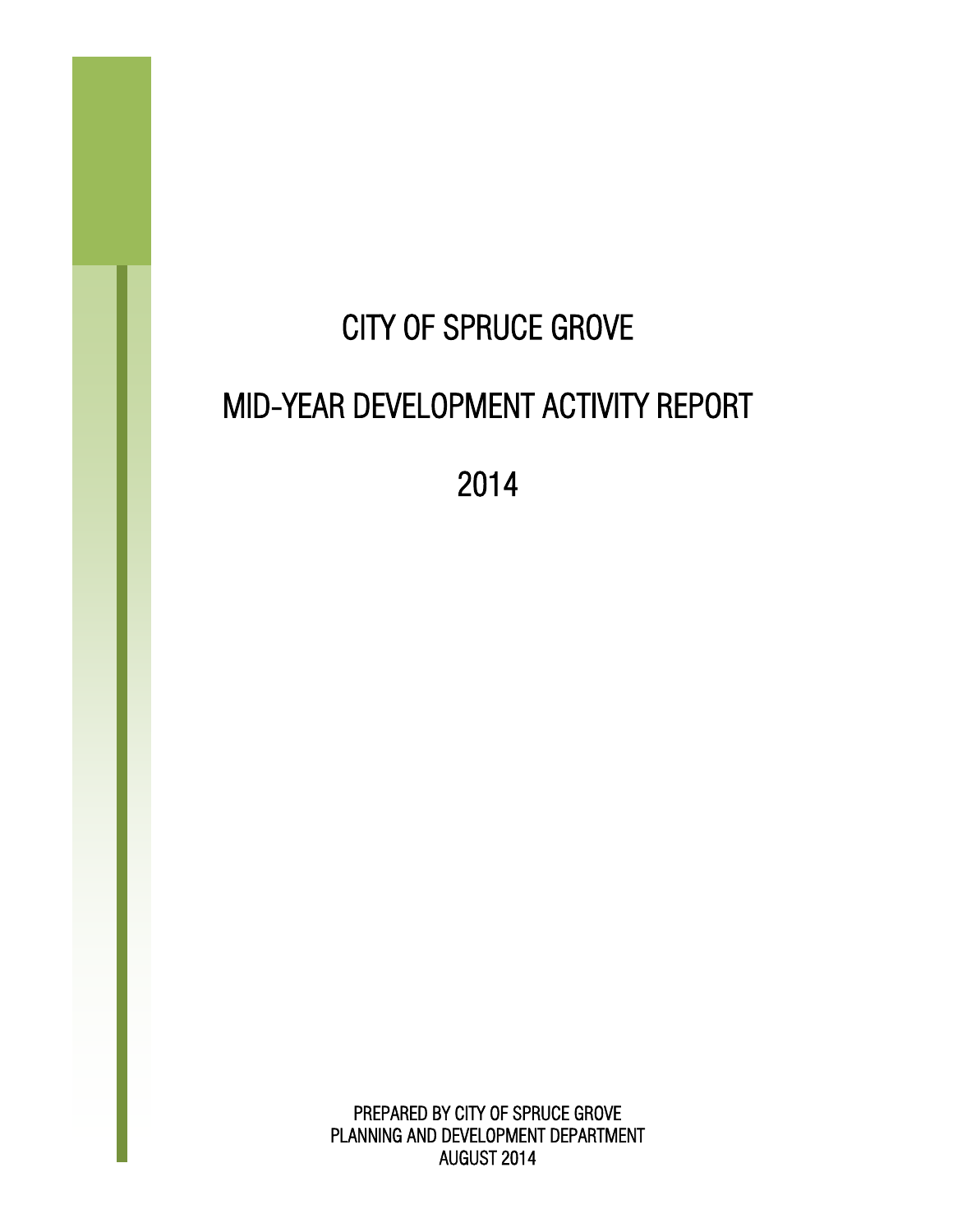# City of Spruce Grove Mid-Year Development Activity Report – 2014

#### Introduction

The Planning and Development Department prepares a mid-year development activity report, as well as a more in-depth annual report providing additional data and analysis. Administration compiles these reports in order to provide an outlook to Council that might indicate future trends in population growth, increases in property tax payers, and the cost for providing both hard and soft infrastructure to the community at large. The mid-year reports are posted on the City's website accompanied with a press release. Timing of the reports will typically be in late summer for the first six months of activity each year and in March for the year-end report. The year-end report is also presented to Council or Committee of the Whole at a public meeting.

**Readers should note that all of the data shown in this report, whether for this year or previous years, refers solely to activity taking place between January 1 and June 30.** For a more complete picture, readers should refer to the annual report.

#### Building Permits

Building permits are issued by the City's contractor according to the regulations set out in the Alberta Building Code. Approvals are based on building plans that conform to safety codes. For new construction of houses and businesses, both a building and a development permit are required. However, for structural alterations to buildings, only a building permit may be required. Building permits are the industry standard used to track growth in development for communities as it is the last permitting process before building construction, and therefore the most indicative of pending construction activity. As such, more attention is typically placed on analysis of building permits than development permits.

The first two quarters of activity followed typical trends in Alberta, seeing lower permitting levels in winter, with greater activity growth as summer begins. Looking at the Figure 1, there appears to be a slight lull in permitting in March and April; however, this is an artificial reduction in activity as the City experienced longer timelines that pushed a higher number of building permit approvals into May (thus resulting in a higher permitting level in May than typical). That said, total

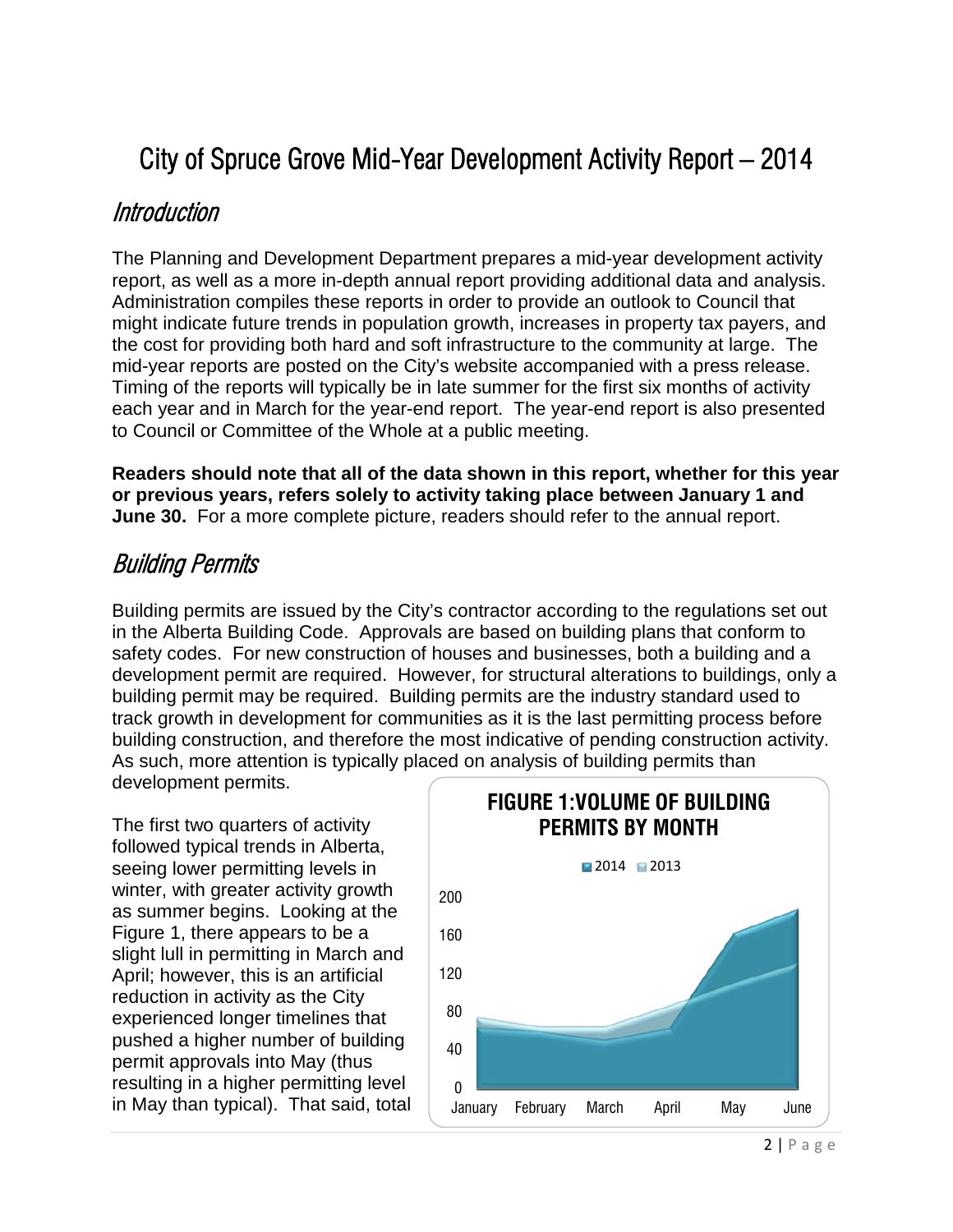**permitting levels for the first half of 2014 are the highest in the City's history**, even surpassing the boom years of 2006 & 2007 (Figure 2).

Delving deeper into the numbers, the City looks at the distribution of building permits issued, categorized by residential, commercial, industrial or institutional use.



Residential construction continues to dominate permit activity in Spruce Grove.

Therefore, residential permit activity is broken down into new construction and improvements for charting purposes. For the purpose of this report, improvements also include new detached garages.

As seen in Figure 3, about 47.5% of building permits issued in the first half of 2014 were for new dwellings, and another 44.3% of permits were for residential improvements, for a total of nearly 92% of all permits. Commercial permits accounted for approximately 5% of the building permit activity in Spruce Grove, consistent with 2013. Industrial activity comprised a little over 3% of building permits, doubling the activity in 2013, but in line with previous years.



When looking at building permit values, a slightly different picture of construction trends in the city emerges. The graph on the following page depicts the value of building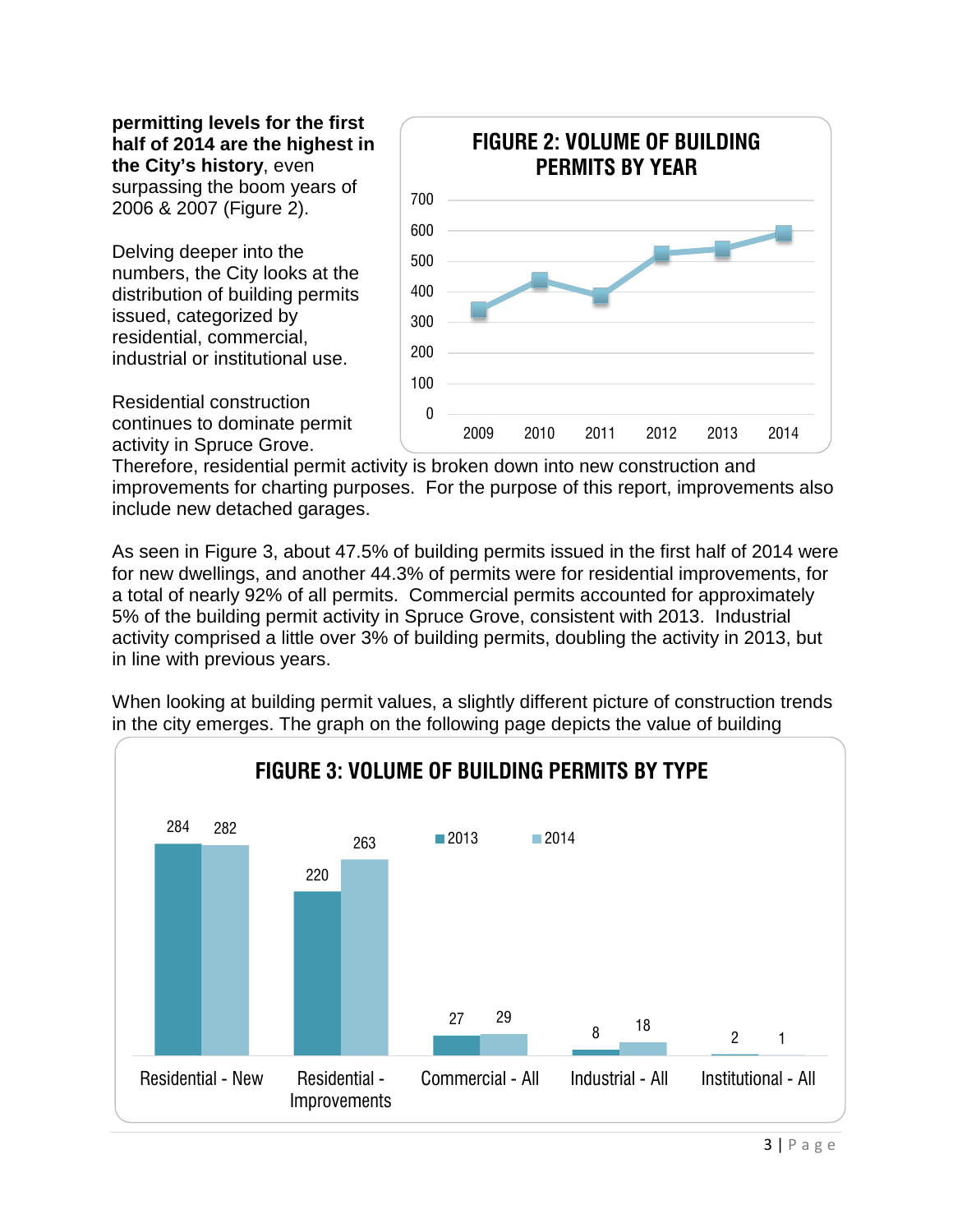

permits when assessed by building type. Although commercial construction represents only 5% of the total number of building permits, commercial construction for the first six months of 2013 comprises 6.2% of building permit valuation (Figure 4). Commercial construction valuations are down significantly from the past few years, as fewer new buildings are proposed, while tenant improvements are on the rise. Conversely, industrial permits, representing just 3% of permit volume, comprise nearly 18% of valuation for permits in 2014, a significant increase over previous years.

Overall most private investment in Spruce Grove is going toward the construction of

new residential units, including single detached, semi-detached and multifamily dwellings. Generally, over the course of a year, the residential permit values are much higher than the nonresidential values. At the beginning of 2014, Administration predicted high levels of non-residential development for the year, similar to recent years, with a shift to less commercial development than 2012 and

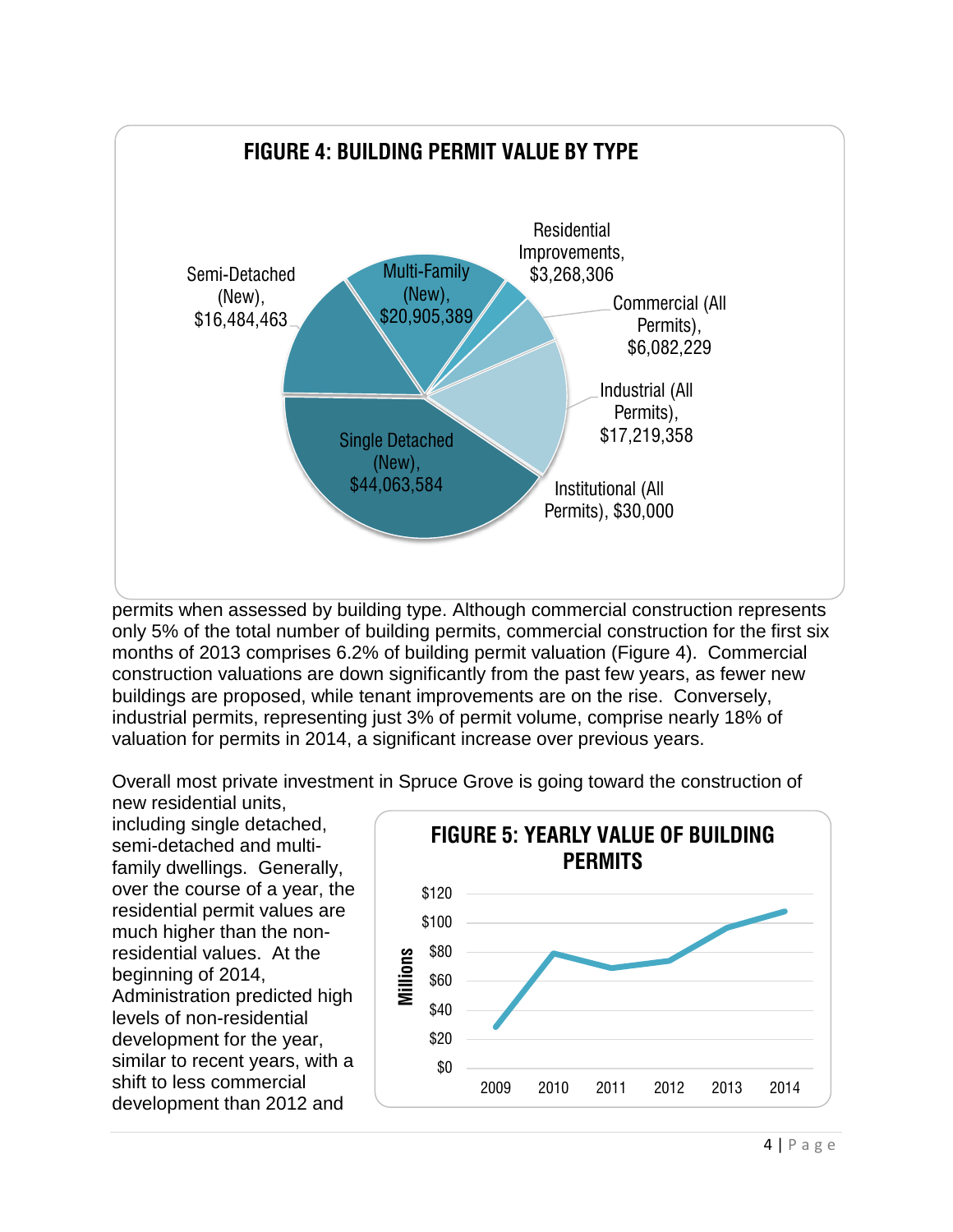2013, but with greater industrial activity. It appears that after two years expecting increased industrial activity, the prediction has been realized in 2014.

> $\Omega$ 20 40

The last graph in this section, Figure 5, displays the value of building permits by year since 2009. These values are not adjusted for inflation. We can see from the graph that the first six months of 2014 show permit valuation at the highest level in recent years, with a total permit value of approximately \$108 million. This is the secondhighest valuation for the time period in the City's history, just under \$114 million in 2007. Administration expects the remainder of the year to be consistent with the first half of the year, as some major projects are anticipated to move forward to permitting. Activity levels will remain dependent on favourable weather conditions as fall approaches.

## Development Permits

Development permits are issued by the City's development officers in order to approve the location and use of a building on a property in accordance with the Land Use Bylaw. Development permits are valid for one year after the date of approval, and are therefore often a good indicator of what levels of construction *may* occur in the next several months.

For the first six months of the year, development permits have increased in volume by approximately 19% compared to the same period in 2013. In fact, development permit activity during the first six months of the year is the **highest in the City's history** (Figures 6 & 7).

Figure 8 looks at the number of development permit approvals broken down by the type of permit. As expected in Spruce Grove, residential permits represent the majority of applications. Residential development is broken



January February March April May June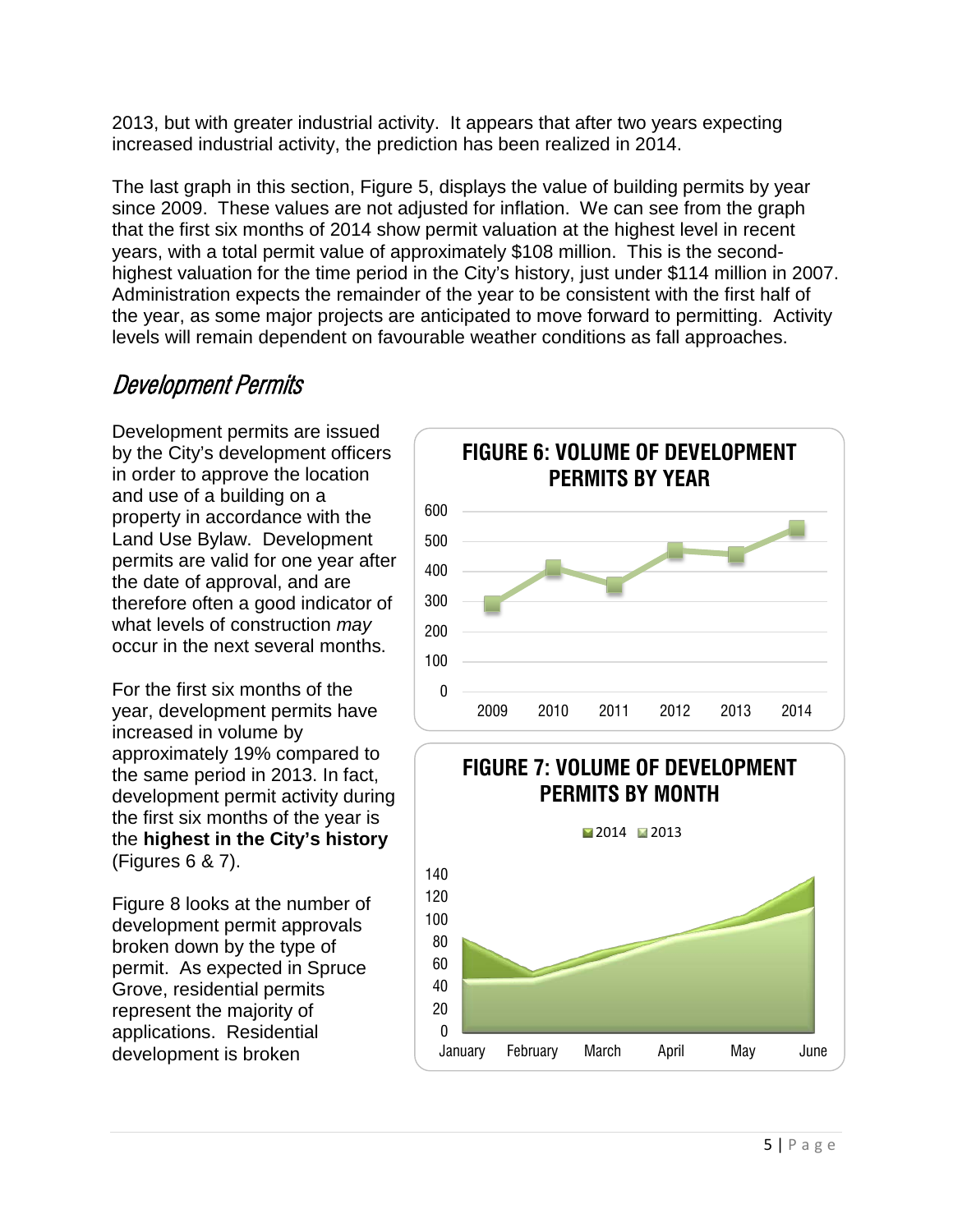

down by new development and improvements, but for all other categories new construction and improvements are combined, due to smaller overall numbers. Residential improvements include new garages. The number of commercial permits includes changes in occupancy (i.e. a new shop moving into an existing building) as well as the development of new commercial buildings.

### Business Licenses

The City of Spruce Grove issues business licenses to people or companies wishing to operate a commercial enterprise. Licenses are issued for typical 'storefront' businesses, as well as temporary operations, and home occupations. The business license numbers in this graph also include non-resident businesses, which are businesses physically located outside Spruce Grove that conduct business within the city. The number of businesses fluctuates throughout the year as new licenses are approved, and some are cancelled.

The above said, in January 2014 a new Business License Bylaw went into effect, and the City moved its tracking of business licenses to the CityView software program. Staff took the opportunity build a new, clean business license database. All businesses were sent notifications and given the opportunity to renew licenses online. At the time of renewal, all businesses needed to verify their information, including business location, owner, etc., which was never requested in the past. This formal verification process resulted in a major revision to the number of resident and non-resident businesses operating in the City.

Last year the number of businesses operating in Spruce Grove according to manual tracking was around 1700. This year, based upon the renewals and new license applications, we have 1370 licensed businesses to date. There are still a number of businesses that have not applied for a new license as well as some businesses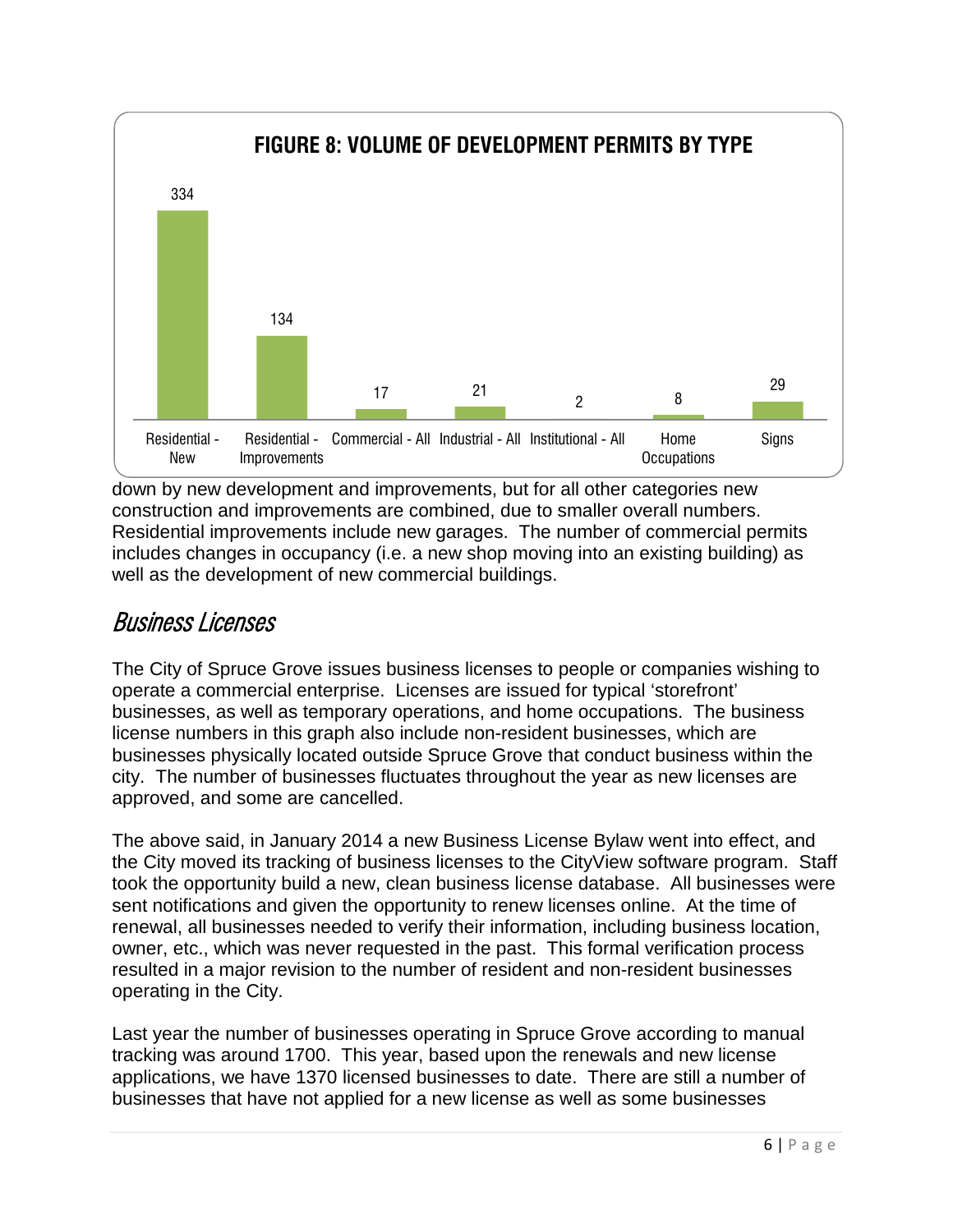operating on an old project license, and a push will occur in the coming months to get all businesses licensed prior to the next renewal. The annual report in March should provide a much clearer picture regarding our business license compliance success.

#### **Other**

Spruce Grove continues to track the number of compliance requests received by the City. Letters of compliance are a



service offered by the City to assist homeowners with real estate transactions. Generally, the number of compliances issued reflects the level of activity in the real estate market. We can see from the figure above, compliance requests are at the highest level in six years, with the second highest volume in the City's history (Figure 9).

Prior to 2010, the City did not collect information on the number of safety codes permits issued, other than building permits. However, in order to track the department's activity and productivity, Administration has kept data on electrical, plumbing and gas permits since that time. Typically, a new building requires two electrical permits, one gas and one plumbing permit, though that may vary depending on the specifics of the building, proposed uses, and the season (as work in the winter may require gas permits for